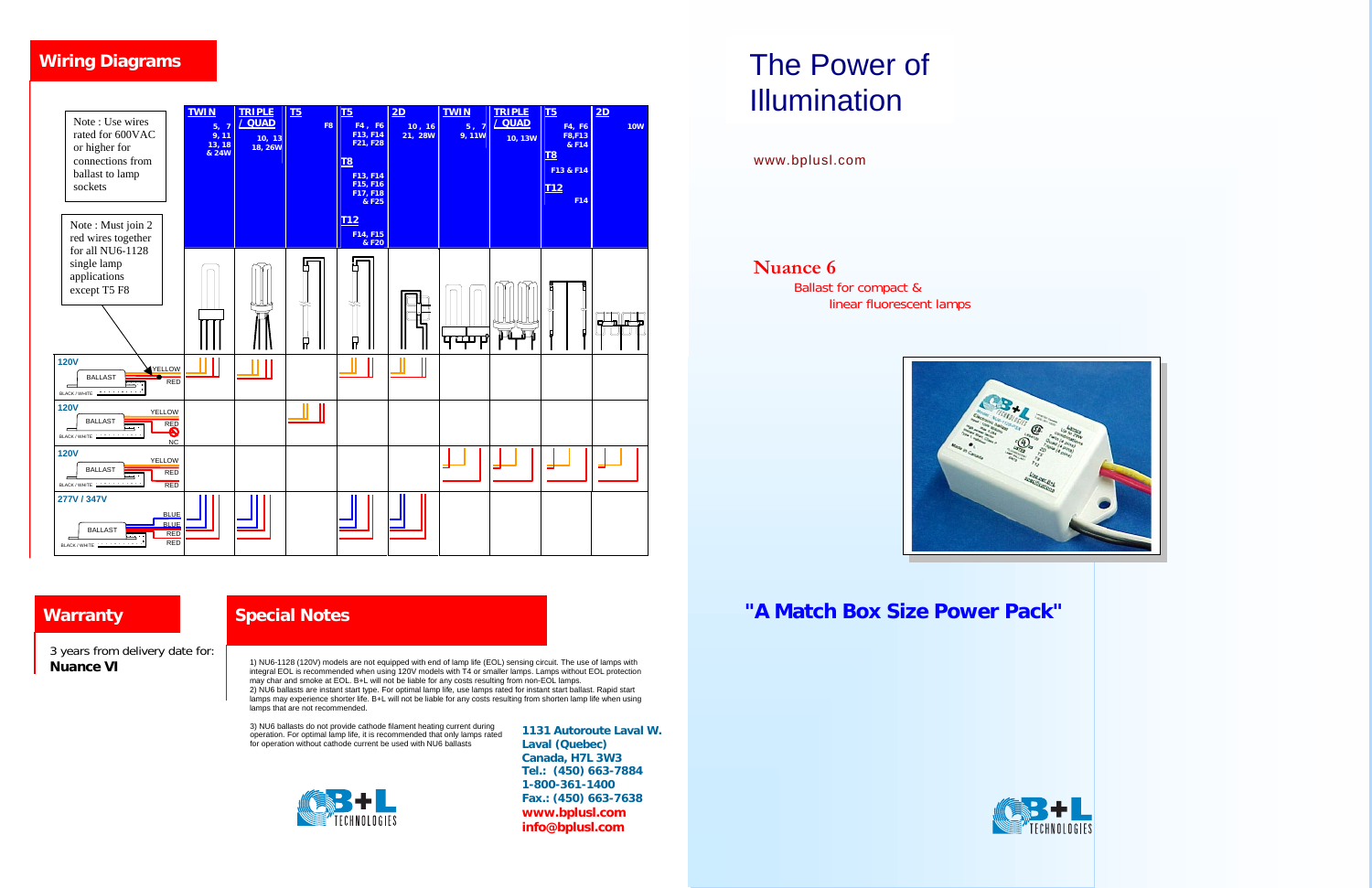The Nuance 6 electronic ballast provides the flexibility required by modern lighting fixture designs. The size of a match box, the Nuance 6 ballast, will operate a wide range of compact and linear lamps to suit many of your 120V ,277V or 347V applications. It can power up 1 or 2 lamps up to a 28W combination.

Unlike many other ballasts on the market, the Nuance 6 is designed to operate lamps independently in a 2 lamp application. As a result, if a lamp is defective, the remaining lamp will stay on. It also allows to replace the defective lamp without power interruption. This feature will facilitate lamp maintenance.

B+L's Nuance 6 ballast offers you multiple possibilities to meet your requirements and please your customers.

**Model : NU6-1128-PSX**





## **The Flexible NU6 will power up all of these lamps:**

| <b>120V</b>                       |                            |                                     |             |                           |                |                     |  |  |
|-----------------------------------|----------------------------|-------------------------------------|-------------|---------------------------|----------------|---------------------|--|--|
| <b>Twin</b><br>$(4 \text{ pins})$ | Quad<br>$(4 \text{ pins})$ | <b>Triple</b><br>$(4 \text{ pins})$ | 2D          | $\overline{\mathsf{T}}$ 5 | T <sub>8</sub> | <b>T12</b>          |  |  |
| 1 & 2 x 5W                        | 1 & 2 x 10W                | 1 & 2 x 13W                         | 1 & 2 x 10W | 1 & 2 x F4                | 1 x F13        | 1 & 2 x F14         |  |  |
| 1 & 2 x 7W                        | 1 & 2 x 13W                | 1 x 18W                             | 1 x 16W     | 1 & 2 x F6                | 1 x F14        | 1 x F15             |  |  |
| 1 & 2 x 9W                        | 1 x 18W                    | 1 x 26W                             | 1 x 21W     | 1 & 2 x F8                | 1 x F15        | 1 x F <sub>20</sub> |  |  |
| 1 & 2 x 11W                       | 1 x 26W                    |                                     | 1 x 28W     | 1 & 2 x F13               | 1 x F16        |                     |  |  |
| 1 x 13W                           |                            |                                     |             | 1 & 2 x F14               | 1 x F17        |                     |  |  |
| 1 x 18W                           |                            |                                     |             | 1 x F21                   | 1 x F18        |                     |  |  |
| 1 x 24W                           |                            |                                     |             | $1 \times F28$            | $1 \times F25$ |                     |  |  |

**277V or 347V (These models have EOL protection circuit. Do not use EOL lamps on these models, ballasts damage may result)**

| <b>Twin</b><br>$(4 \text{ pins})$ | Quad<br>$(4 \text{ pins})$ | <b>Triple</b><br>$(4 \text{ pins})$ | 2D      | T <sub>5</sub> | T <sub>8</sub> | <b>T12</b> |
|-----------------------------------|----------------------------|-------------------------------------|---------|----------------|----------------|------------|
| 1 x 5W                            | 1 x 10W                    | 1 x 13W                             | 1 x 10W | $1 \times F4$  | 1 x F13        | 1 x F14    |
| 1 x 7W                            | 1 x 13W                    | 1 x 18W                             | 1 x 16W | $1 \times F6$  | 1 x F14        | 1 x F15    |
| 1 x 9W                            | 1 x 18W                    | 1 x 26W                             | 1 x 21W | 1 x F13        | 1 x F15        | 1 x F20    |
| 1 x 11W                           | $1 \times 26W$             |                                     | 1 x 28W | 1 x F14        | 1 x F16        |            |
| 1 x 13W                           |                            |                                     |         | 1 x F21        | 1 x F17        |            |
| 1 x 18W                           |                            |                                     |         | 1 x F28        | 1 x F18        |            |
| 1 x 24W                           |                            |                                     |         |                | 1 x F25        |            |

**Notes:** This lamp list could be modified at any time. Other low wattage lamps could potentially be used with the Nuance 6 ballast. Lamps not included in the above list can be tested by B+L Technologies on request.

B+L Technologies reserves the right to change dimensions, specifications and prices without notice.

\* NU6 ballasts are instant start ballasts and do not provide current to heat cathode filaments. Lamps that require cathode filament heating may experience shorter life when used with NU6 ballasts. For optimal lamp use, use ballasts that are rated for instant start and rated for operation without cathode heating.

\*120V models (NU6-1128) are not equipped with end of lamp life (EOL) sensing circuits. For T4 or smaller applications, lamps with integral EOL protection is recommended to prevent lamp base charring at end of lamp life.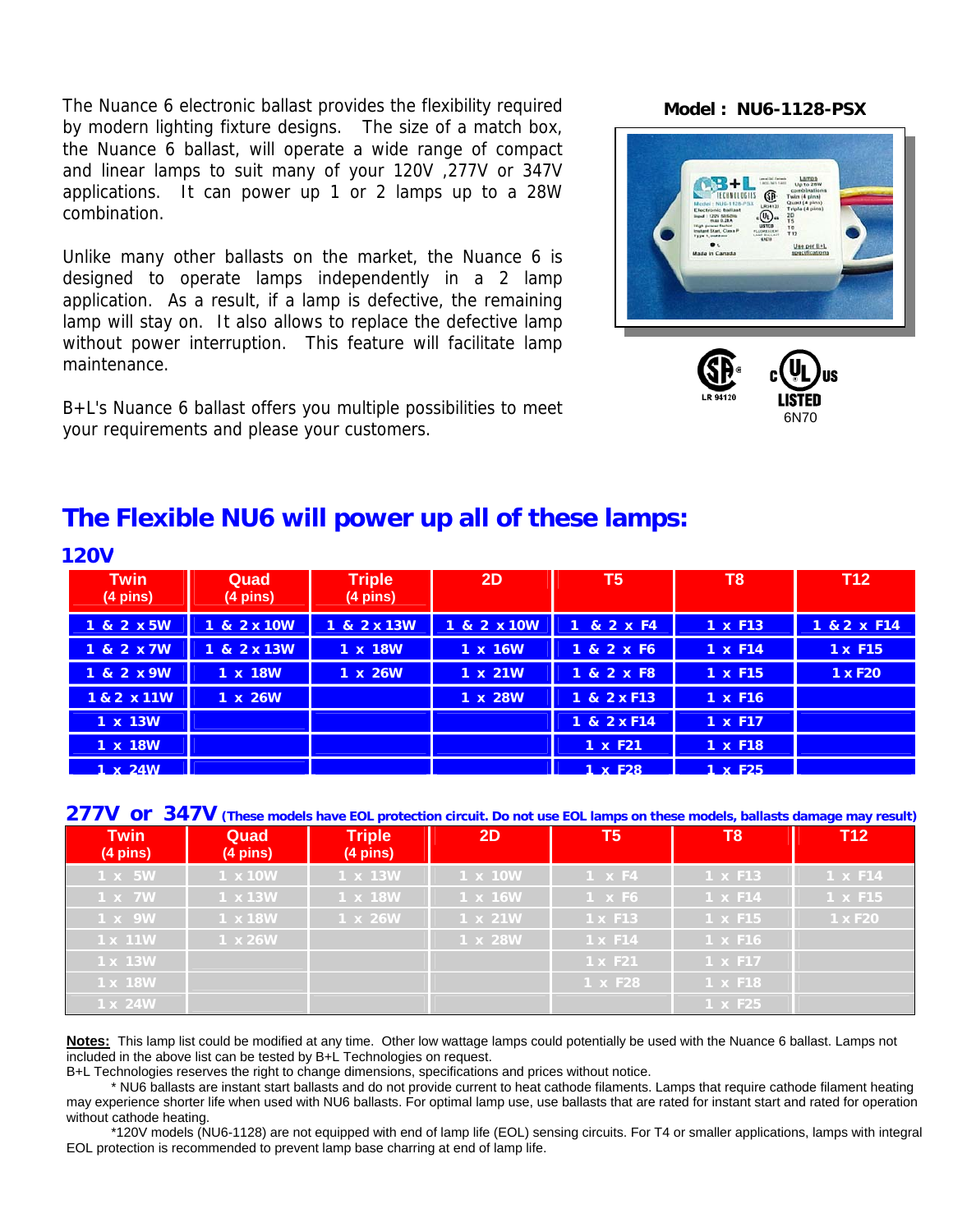### **General Specifications**

- $\checkmark$  Very small plastic casing
- $\checkmark$  Will power many type of lamps
- $\checkmark$  Input 120V, 277V or 347V 50/60Hz
- $\checkmark$  Instant start (120V), rapid start (277 and 347V)
- $\checkmark$  High power factor >.9
- $\checkmark$  UL (Class P) outdoor Type 1
- $\checkmark$  End of lamp life (EOL) protection for 277V and 347V models only
- $\checkmark$  Remote mounting: 7.6m (25ft)
- $\checkmark$  Maximum ambient temperature: 40 $^{\circ}$ C
- $\checkmark$  Maximum casing temperature: 70°C ( $\checkmark$ t<sub>c</sub>)
- $\checkmark$  Minimum starting temperature: -10°C
- $\checkmark$  Ideal for infrequent on/off applications
- $\checkmark$  Can be relamped without power interruption
- $\checkmark$  Options available: Casing format RFI filter (120V only)
- $\checkmark$  Open cathode voltage: 415V

|  |  |  | <b>Ordering Information</b> |  |
|--|--|--|-----------------------------|--|
|  |  |  |                             |  |
|  |  |  |                             |  |

| <b>MODEL</b>    | <b>INPUT</b> | <b>COMBINATION</b>      | <b>MAXIMUM</b><br><b>WATTAGE</b> | <b>CASING</b>      | <b>WIRES</b><br><b>POSITION</b> | <b>CASING</b><br><b>FORMAT</b> | <b>OPTION</b>                            |
|-----------------|--------------|-------------------------|----------------------------------|--------------------|---------------------------------|--------------------------------|------------------------------------------|
|                 | $1 = 120V$   | <b>1= 1 COMBINATION</b> | $28 = 28W$                       | P= PLASTIC         | $S = SIDE$                      | <b>X=STANDARD</b>              | <b>RFI= RFI FILTER</b><br>$(120V)$ only) |
| NU <sub>6</sub> | $2 = 277V$   |                         |                                  |                    | C= CENTRE,<br><b>BOTTOM</b>     | $S = SLIM$                     |                                          |
|                 | $3 = 347V$   |                         |                                  |                    |                                 |                                |                                          |
| NU <sub>6</sub> | $-1$         |                         | 28                               | $\blacktriangle$ P | S                               | $\overline{\textsf{X}}$        | $\overline{\phantom{0}}$                 |

#### **Dimensions**

**Format X**, white plastic









**Format S**, white plastic